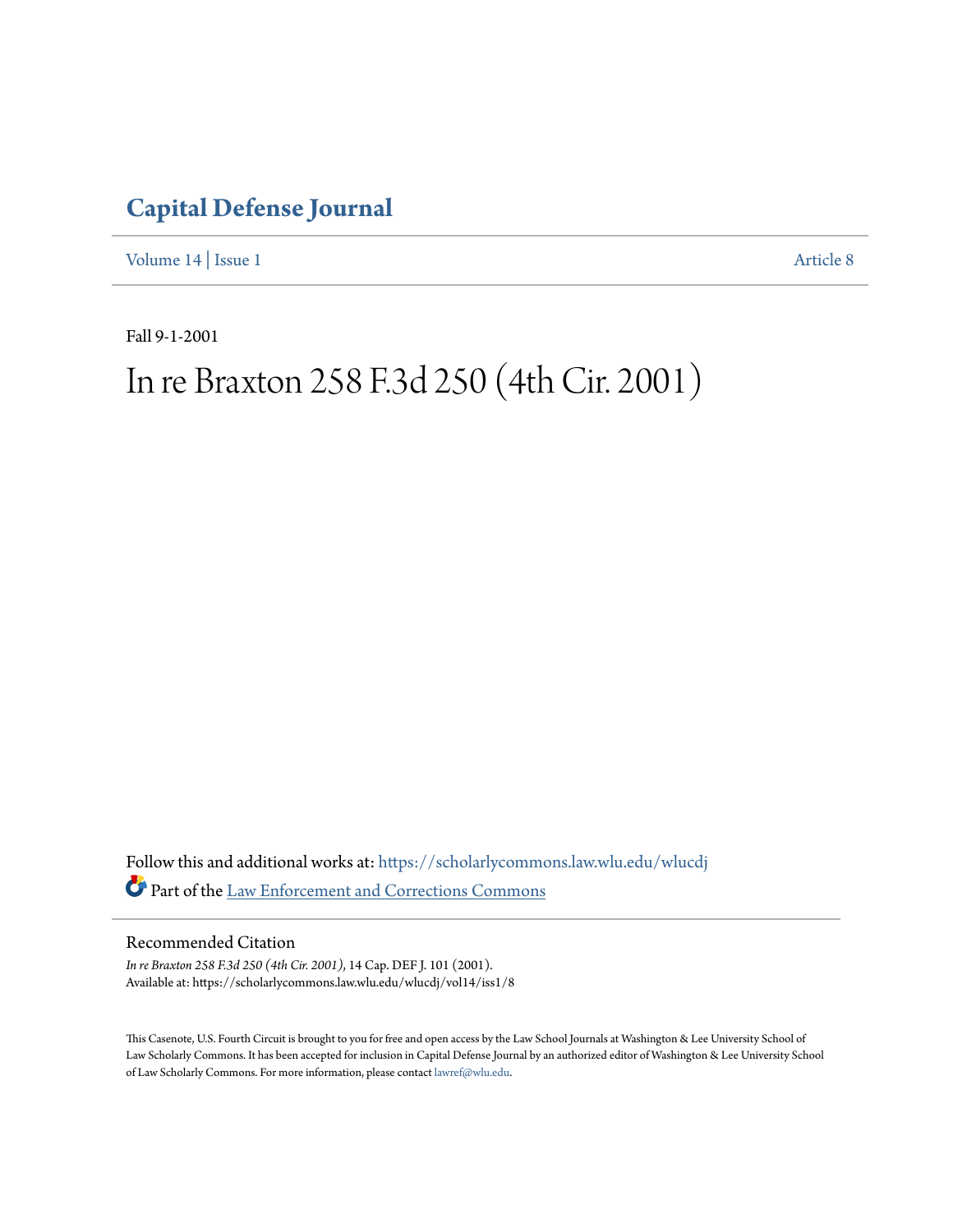### *In re* Braxton **258 F.3d 250** (4th Cir. 2001)

#### *LFas*

Tessa Van Hart ("Van Hart") was sodomized, shot and killed on January27, 1994. Van Hart worked as a pizza delivery person and was lured to the "Small Piney Island" area of Chincoteague Island to deliver a *pizza*. Van Hart's body was found one mile from the delivery location in the back seat of her car. The cause of Van Hart's death was two gunshot wounds to the head. For more than two years, the perpetrator of Van Hart's murder was a mystery.<sup>1</sup> Polymerase chain reaction testing ("PCR"), a form of **DNA** testing, was conducted on the seminal fluids found in Van Hart's anus and the results were inconclusive.<sup>2</sup>

OnJune **3,1996,** Brian **Lee** Cherrix ("Cherrix") offered to disclose information about the Van **Hart** murder to the police in the hopes of leniency in a pending criminal proceeding. Cherrix first told police that his cousin, who had died the year previous, had committed the murder and told Cherrix of the details. From Cherrix's information, the police recovered the .22 caliber Marlin rifle used in the murder. Cherrix told the police several variations of his story. On April 25, **1997,** Cherrix confessed orallyto the murder of Van Hart but refused to sign the written version, and has sincd disavowed the confession. Cherrix presented an alibi defense at trial to support his plea of not guilty.<sup>3</sup> Cherrix was convicted of capital murder, forcible sodomyand several other related charges. Cherrix was sentenced to death for the murder of Van Hart."

Cherrix appealed his conviction to the Supreme Court of Virginia on the following issues: **(1)** his confession should have been suppressed; (2) the verdict was contraryto law and evidence; **(3)** the juryinstructions were incorrect; (4) the denial of a mental health expert; and **(5)** the Commonwealth failed to prove future dangerousness or vileness.' The Supreme Court of Virginia rejected all of Cherrix's claims and affirmed the conviction and death sentence.6 The United States Supreme Court denied Cherrix's petition for a writ of certiorari' The

- 2. In reBrmon, **258 F.3d 250,253-54** (4th Gr. **2001).**
- 3. *Id* at **252-53.**
- 4. Gf'rix, 513 **S.E2d** at 646-47.
- **5. Id at 647-56.**
- **6.** *Id* at **656.**
- **7.** Cherrix v. Vuginia, **528 US. 873** (1999).

<sup>1.</sup> Cherrix v. Commonweath, 513 SE2d 642, 645-46 (Va. **1999)** (affimning Cherrix's conviction and sentence).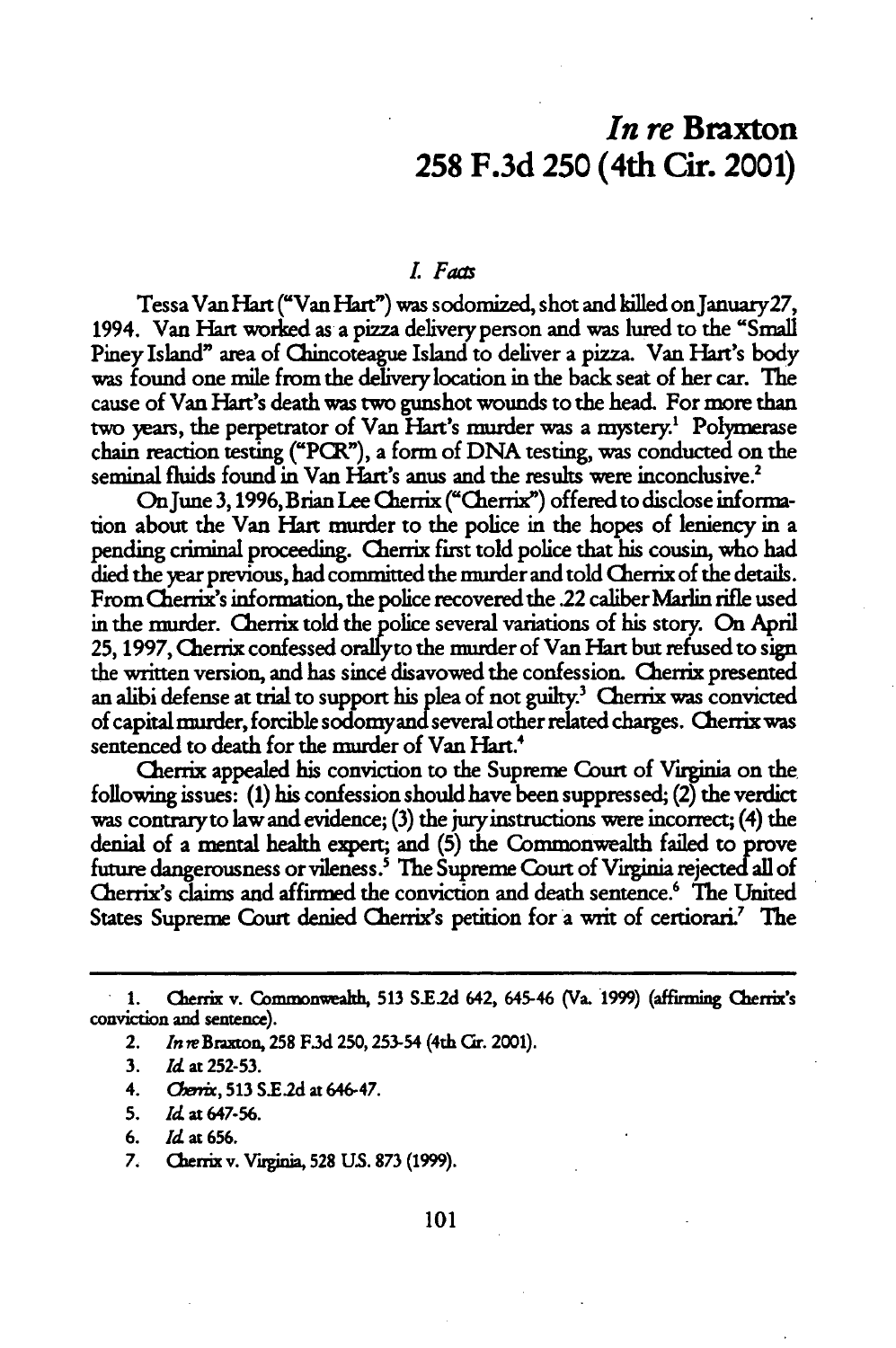Supreme Court of Virginia dismissed Cherrix's petition for a writ of habeas corpus and denied a rehearing on that issue.<sup>8</sup>

Before his execution, Cherrix filed a motion to stay his execution in the United States District Court for the Eastern District of Virginia to allow him time to file his federal habeas corpus claim. The district court granted Cherrix's motion for appointment of counsel and stayed his execution on August 15,2000. Qierrix then made a motion to retest the DNA evidence and also made a separate motion, at a later date, for preservation of the evidence. The district court conditionally granted the latter motion on December 12, 2000. On December 28, 2000, Cherrix filed a petition for a writ of habeas corpus. On January 9, 2001, the district court ordered the preservation of the evidence and funding for the retesting. The warden made an oral motion to stay the order, which was denied. The Commonwealth then filed an appeal of the order, an application for an emergency stay of the order, and a petition for a writ of mandamus and/or prohibition in the United States Court of Appeals for the Fourth Circuit.'

#### *II. Hddg*

The Fourth Crcuit granted the emergency stay. After inviting the district court to submit a response to the petition, the Fourth Circuit dismissed the appeal and denied the petition.<sup>10</sup> The Fourth Circuit premised its dismissal of the appeal on the interlocutory nature of the appeal, the absence of any irreparable consequences, and the non-immediacy of any threat of harm to the Commonwealth.<sup>11</sup> The Fourth Circuit denied the Commonwealth's mandamus petition because other adequate means of relief from the district court's order existed.<sup>12</sup>

#### *XII. A ralysis / A pplication in Virginia*

The Fourth Circuit reiterated the district court's rationale for the order as the following: (1) under 21 U.S.C **S** 848(q), the district court may "provide funding for services which are reasonably necessary to support a petition for habeas corpus"; (2) the "DNA retesting is reasonably necessary to support Clierrix's claims of actual innocence,... other constitutional claims,.. **.** as well as a potential clemencypetition"; and (3) "Cherrix showed good cause for DNA retesting, entitling himto discoverypursuant to Rule 6(a) of the Rules Governing 52254 Cases and 28 U.S.C **S** 2254(2)(A)(ii), (2)(B)."'

12. Id at 261.

**13.** *Id at 255; seeaso 21 U.S.C S* 848(q)(4)(A) (1994) (allowing the court to appoint counsel, investigators or experts in any case punishable **by** death, where the defendant is financially unable

<sup>8.</sup> *Bnaxton, 258 F.3d at 254. See generally Cherrix v. Braxton, 131 F. Supp. 2d 756 (E.D. Va.* 2000).

<sup>9.</sup> *Bmx rem,* **258** F.3d at 254-55.

<sup>10.</sup> Id at **261.**

<sup>11.</sup> *Id* at 257-60.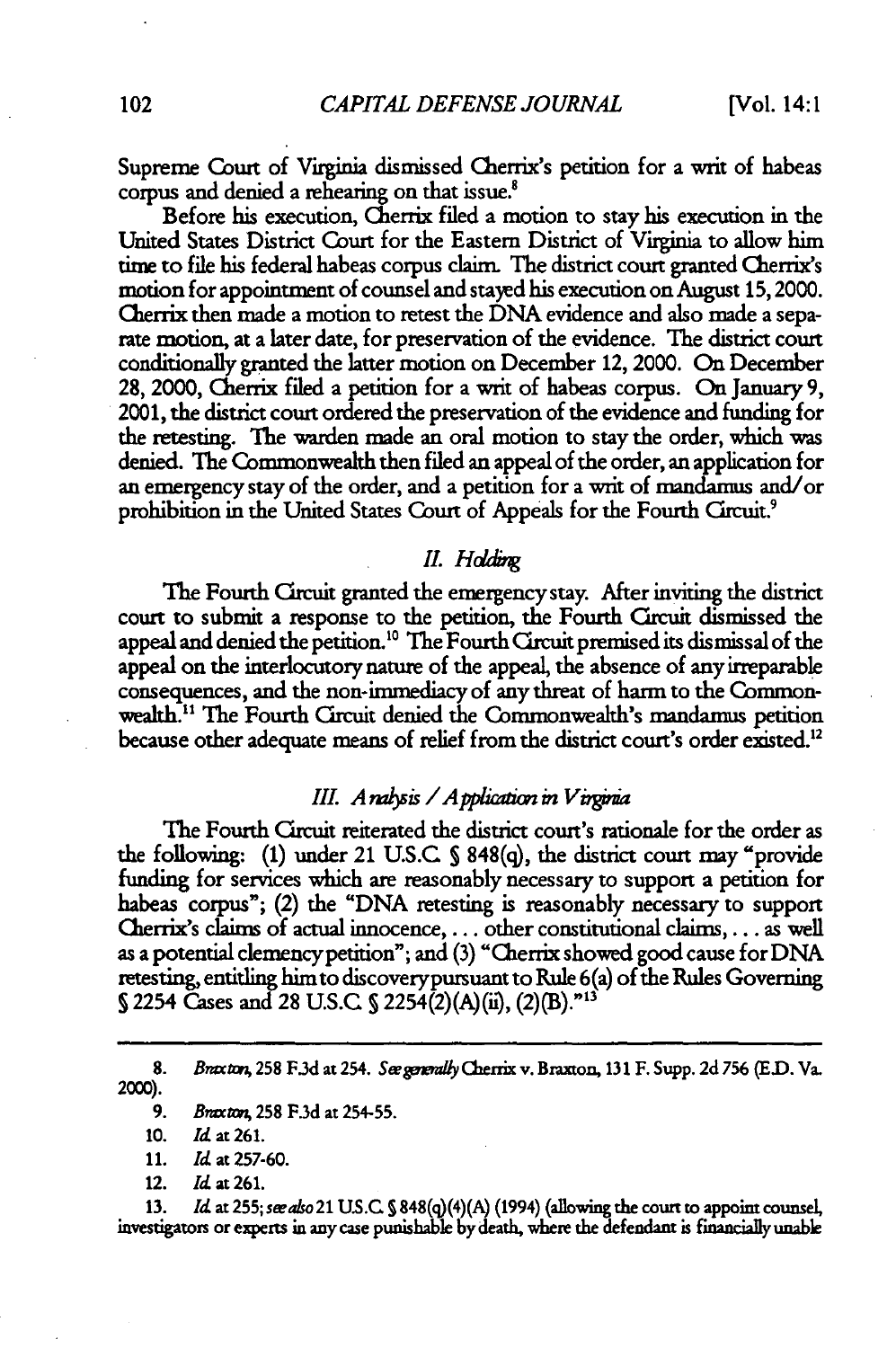In holding that the order was not a final order, nor directed at the merits, and thus, not appealable, the Fourth Circuit stated "[c]learly, the January 9, 2001 Order is just a step in the litigation process that is not directed to the merits of the underlying habeas action."<sup>14</sup> While this language may be construed to dismiss the importance of DNA evidence, it allows district courts great discretion in granting such orders. Similarly, the language may allow the practitioner great leeway in requesting such orders, especiallyin older cases. The district court, in finding good cause, acknowledged that DNA technology has vastly improved since the 1994 testing of the spermatozoa, and that two new tests are now used that analyze epithelial and white blood cells instead of spermatozoa.<sup>15</sup> Therefore the practitioner must assess whether any new DNA testing methods have been developed since his client's evidence was tested. **If** new tests exist, the practitioner has a strong and valid argument for DNA retesting.<sup>16</sup>

The Fourth Circuit also distinguished this case from *McClesky v Zart*,<sup>17</sup> which cautioned against federal habeas review.<sup>18</sup> The court asserted that a federal court has a "duty to examine actions taken bythe Commonwealth to make sure that the final result obtained is one in keeping with Cherrix's constitutional rights."<sup>19</sup> The court's language implies that DNA testing may be necessary to prevent violation of a defendant's constitutional rights. The court balanced this concern with any "irreparable harm" flowing to the Commonwealth: "[I]t is doubtful that harm would flow to anyone other than Cherrix."<sup>20</sup> The astute practitioner should utilize the arguments made bythe Fourth Circuit in declining the Commonwealth's petition and the Warden's appeal to fend off any attacks bythe Commonwealth when attempting to obtain DNA retesting.

The Fourth Circuit dismissed the Commonwealth's petition for a writ of mandamus with little commentary other than the statement that "other adequate means exist to attain the relief [the Commonwealth] desires."<sup>21</sup> The court premised this statement on the rationale discussed above, and added that the

14. *Bnrxwpt,* **258 F.3d** at **257.**

**15.** *Id* at 254.

**16.** The practitioner should also note that "(t]his [was] the fist time in anyproceeding that Cherrix ha[d] requested DNA retesting." *Bnrxm* **258** F.3d at 254. Therefore, the practitioner may raise this argument for the first time in the federal habeas proceeding.

*17.* 499 **US.** 467 **(1991).**

**18.** *Bnna,* **258 F3d** at **259;** *seeabo* Mclesky v. Zant, 499 **US.** 467 **(1991).**

**19.** *Bnetam,* **258 F3d** at **259 (citing** Cherrix v. Braxton, **131** F. Supp. **2d 756,784 (ED.** Va. 2000)).

20. *Id* at **258.**

21. Id **at 261.**

to obtain these services); 28 US.C 2254(e)(2)(A)(is- **(B)** (Supp. V **1999)** (allowing the court to **hold** anevidentianyhearing onlyif petitioner has shown facts previouslyuninowable and the facts would have precluded a finding of guilt); 28 U.S.C. foll. § 2254 RULES GOVERNING § 2254 CASES R. 6 (1994) (setting out procedure required for discovery under **S** 2254).